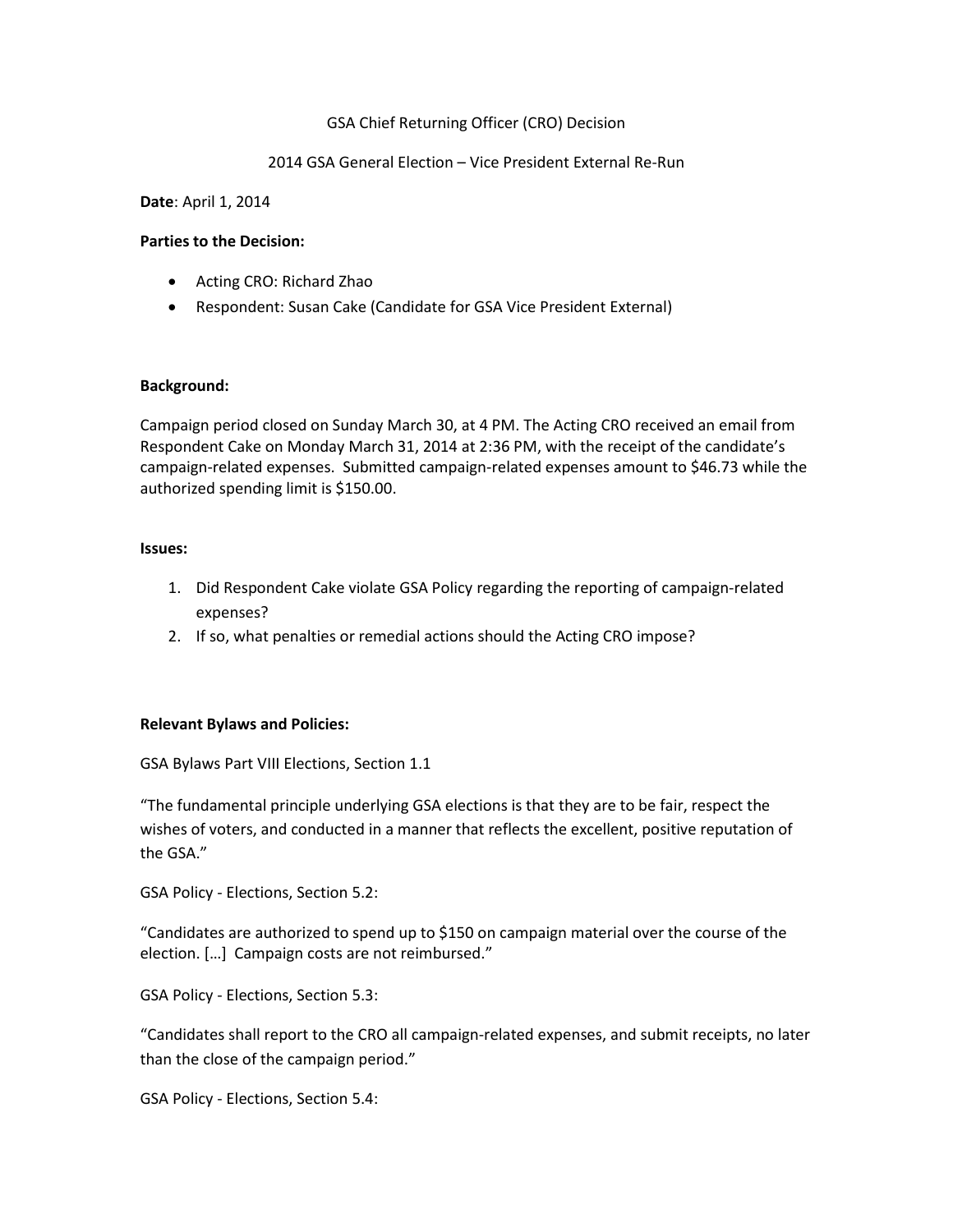"Exceeding the spending limit or failure to report and submit campaign expenses and receipts constitute grounds for disqualification from the current election."

GSA Policy - Elections, Section 6.1d:

"It is the responsibility of the candidates to familiarize themselves with the GSA Elections Bylaws and Policies."

GSA Policy - Elections, Section 7.1c:

"The CRO may impose the following penalties, remedial actions, or make referrals: i. Verbal or written reprimands. ii. Reduction of spending limits. iii. Disqualification from the current election. iv. Any other penalty or remedial action. v. Any referrals."

GSA Policy – Standing Committees, Section 9.3c:

"The ERC will review Elections and Referenda Bylaws and Policies annually and make any recommendations to Council through the Board."

# **Findings:**

According to GSA Policy - Elections, Section 5.3, Respondent Cake should have reported her campaign-related expenses and submitted receipts to the Acting CRO no later than Sunday March 30, at 4 PM. The Acting CRO received them on March 31, 2014 at 2:36 PM, 22 hours and 36 minutes late. This is a violation of GSA Policy - Elections, Section 5.3.

GSA Policy - Elections, Section 5.4 states that failure to report and submit campaign expenses and receipts constitute grounds for disqualification from the current election. Respondent Cake did report and submit her campaign-related expenses and receipts. Section 5.4 does not state that failure to report *before the close of the campaign period* constitute grounds for disqualification. Therefore, it is the opinion of the Acting CRO that the wording as stated in the current GSA Policy - Elections, Section 5.4 does not apply to this situation. It is the mandate of the GSA Elections and Referenda Committee (ERC), not the Acting CRO, to review Elections and Referenda Bylaws and Policies and make any recommendations to GSA Council through the GSA Board.

Respondent Cake states that she had forgotten to submit receipts before the ending of the campaign period, and that she had not had any gain by submitted this receipt late. The Acting CRO has taken this into consideration. Informed by the guiding principle of GSA Elections set out in GSA Bylaws, Part VIII, Elections, Section 1.1, it is the opinion of the Acting CRO that